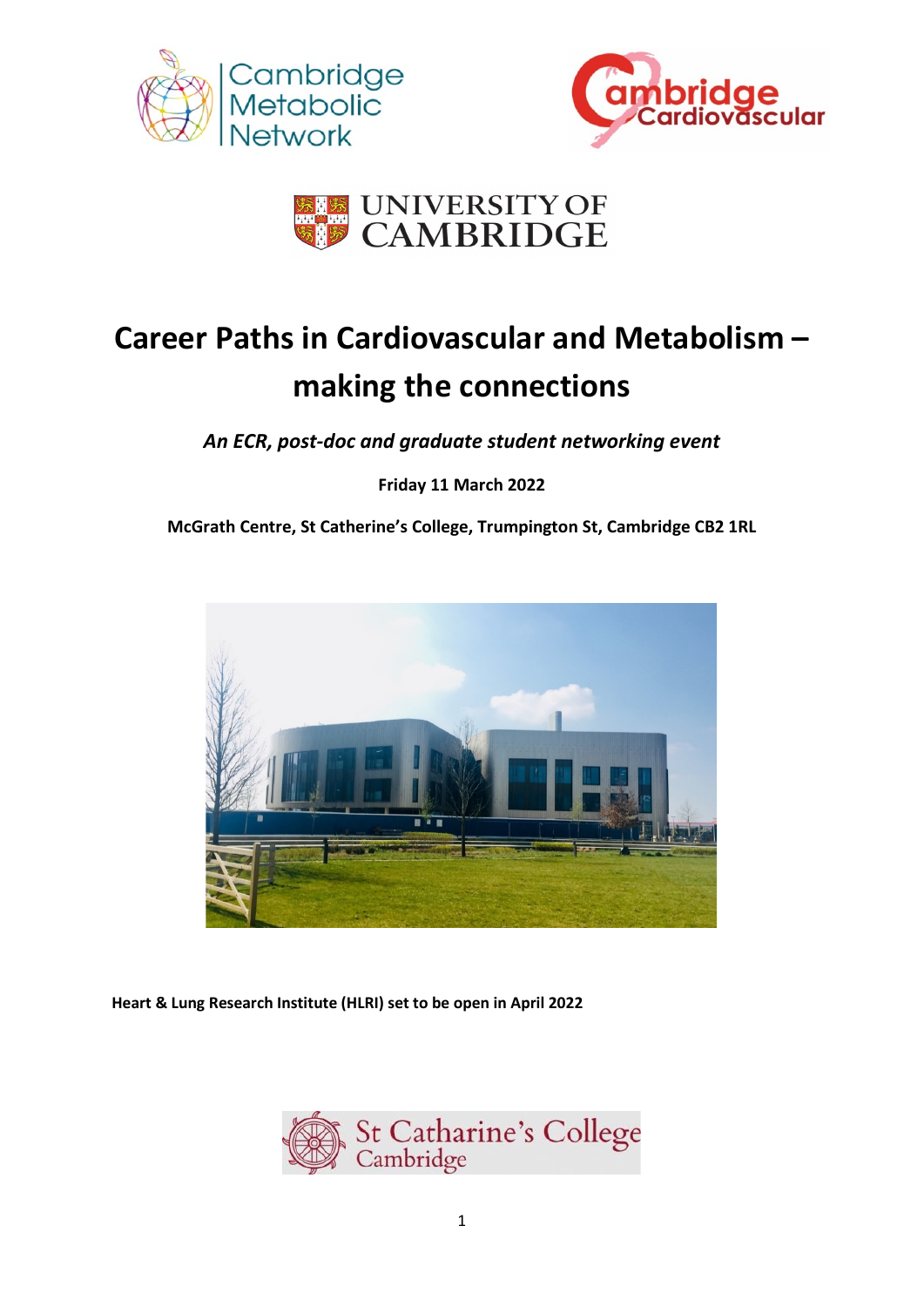# **INDEX**

| Cambridge Cardiovascular & Cambridge Metabolic Network | $3 - 4$ |
|--------------------------------------------------------|---------|
| <b>Programme</b>                                       | 5       |
| Speaker biographies & talk briefs                      | 6       |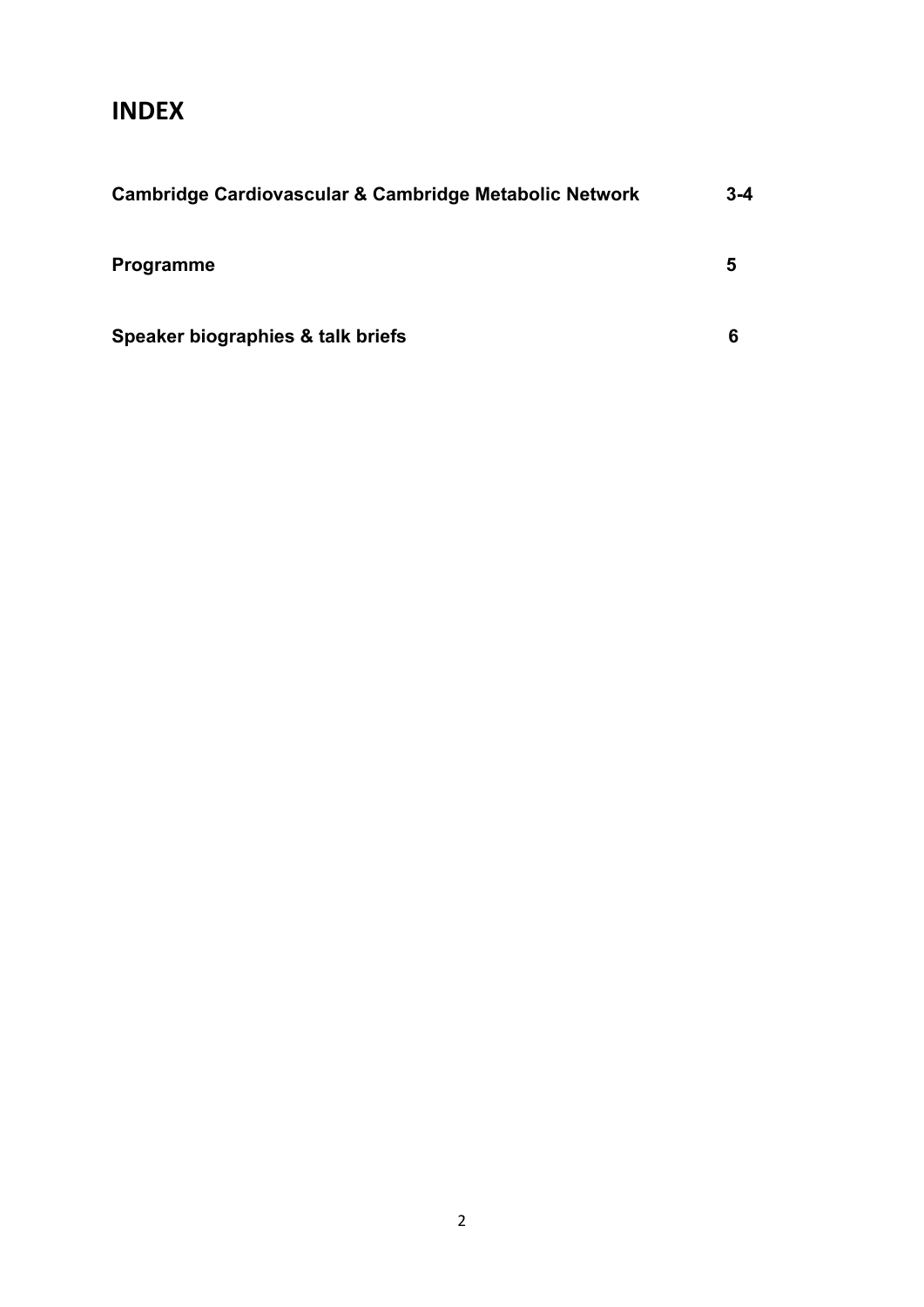

**Cambridge Cardiovascular** is one of several [Interdisciplinary Research Centres \(IRC\)](https://www.cam.ac.uk/research/research-at-cambridge/interdisciplinary-research-centres) funded by the University of Cambridge. It has been in place since 2013, spanning the Schools of Biological Sciences, Clinical Medicine, Humanities & Social Sciences, Physical Sciences, and Technology. It acts as an overarching organisation providing support to the related research Centres and communities in Cambridge. It aims to connect researchers across Cambridge area, maximise opportunities for collaborative research, and nurture the next generation of research leaders.

Cambridge Cardiovascular has developed a number of enhanced strategic roles across schools, including:

- Provide a platform for cross-disciplinary research collaborations, major funding bids, research training and educational activities.
- Develop strategic partnerships between disciplines and between academia and industry.
- Identify new ways of influencing cardiovascular health through collaborations between clinicians, public health, and social sciences.
- Create a portal for engagement with clinical trials units and with clinicians for the translation of research findings into new therapeutics, devices and approaches.

Joining the Initiative is simple - visit [www.cardiovascular.cam.ac.uk](http://www.cardiovascular.cam.ac.uk/) to get started. Members are invited to create their own online research profiles, discuss potential collaborators, help organise seminars and other events, or to advertise events and job opportunities.

Contact: Dr Tammy Dougan, Research Manager [webmaster@cardiovascular.cam.ac.uk](mailto:webmaster@cardiovascular.cam.ac.uk)

Twitter: [@Cambridgecardio](https://twitter.com/Cambridgecardio?ref_src=twsrc%5Etfw%7Ctwcamp%5Eembeddedtimeline%7Ctwterm%5Eprofile%3ACambridgecardio%7Ctwgr%5EeyJ0ZndfZXhwZXJpbWVudHNfY29va2llX2V4cGlyYXRpb24iOnsiYnVja2V0IjoxMjA5NjAwLCJ2ZXJzaW9uIjpudWxsfSwidGZ3X2hvcml6b25fdHdlZXRfZW1iZWRfOTU1NSI6eyJidWNrZXQiOiJodGUiLCJ2ZXJzaW9uIjpudWxsfSwidGZ3X3NwYWNlX2NhcmQiOnsiYnVja2V0Ijoib2ZmIiwidmVyc2lvbiI6bnVsbH19&ref_url=https%3A%2F%2Fwww.cardiovascular.cam.ac.uk%2Fresearch%2Fcardiosri) YouTube: [Cambridge Cardiovascular](https://www.youtube.com/channel/UCswwMRXuGF3LBYi_6BNOPGQ/videos)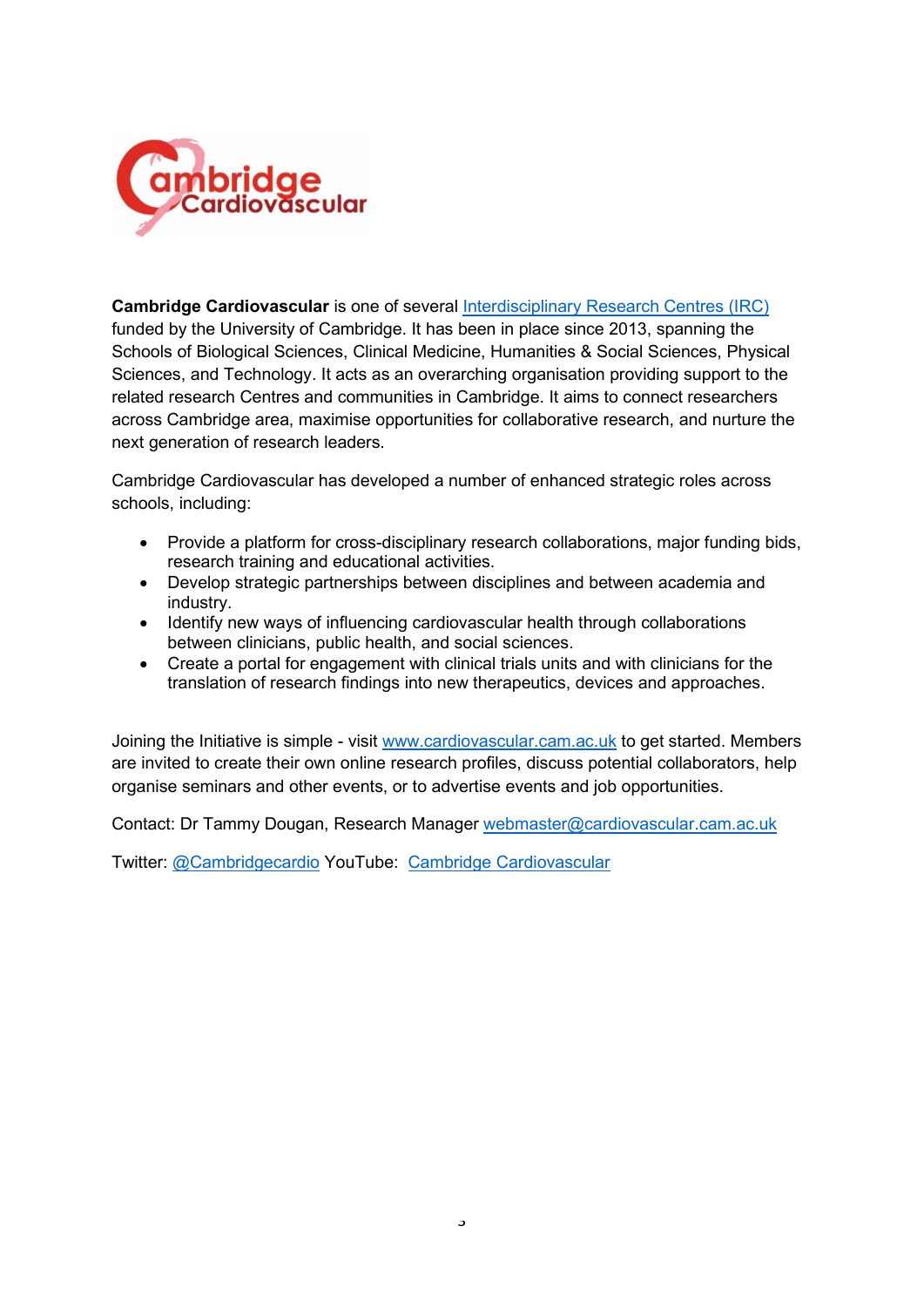

**The Cambridge Metabolic Network**, is one of several [Strategic Research Initiatives and](http://www.cam.ac.uk/research/research-at-cambridge/strategic-research-initiatives-networks)  [Networks](http://www.cam.ac.uk/research/research-at-cambridge/strategic-research-initiatives-networks) funded by the University of Cambridge to build on areas of existing research strength by bringing together a critical mass of expertise from across the University Schools and beyond. The four key aims of this approach are to:

- address large-scale inter-disciplinary research challenges
- strengthen research collaborations and knowledge transfer across disciplines
- increase research capacity and profile by providing a platform for large-scale funding applications, recruitment and international research partnerships
- enhance our ability to influence national and international research, policy and funding agendas.

Joining the Cambridge Metabolic Network is free and is open to Cambridge-based researchers, at any level of their career, with an interest in research relating to metabolism. The online researcher directory allows people to search for network members with interests or expertise in particular areas. We encourage everyone based in Cambridge and with an interest in metabolism to join us at Network events and we are always open to new ideas from our members.

[www.metabolism.cam.ac.uk](http://www.metabolism.cam.ac.uk/)

Contact: Angela Lumsdon, Network Co-ordinator, [aml95@medschl.cam.ac.uk](mailto:aml95@medschl.cam.ac.uk)

Twitter: [@CamMetaboNet](https://twitter.com/CamMetaboNet)

We will be taking some photos during the event. Information you supply to us in connection with your booking will be held securely by Cambridge University on behalf of Cambridge Cardiovascular and the Cambridge Metabolic Network. We will not otherwise, without your consent, supply your information to any third party except where we are required to do so by law. You have a right, under UK data protection law, to obtain certain information from us including a description of the data that we hold on you. Should you have any queries concerning this right please contact us

**Cambridge Cardiovascular and The Cambridge Metabolic Network are very grateful for financial support from the Isaac Newton Trust to enable this meeting to take place.**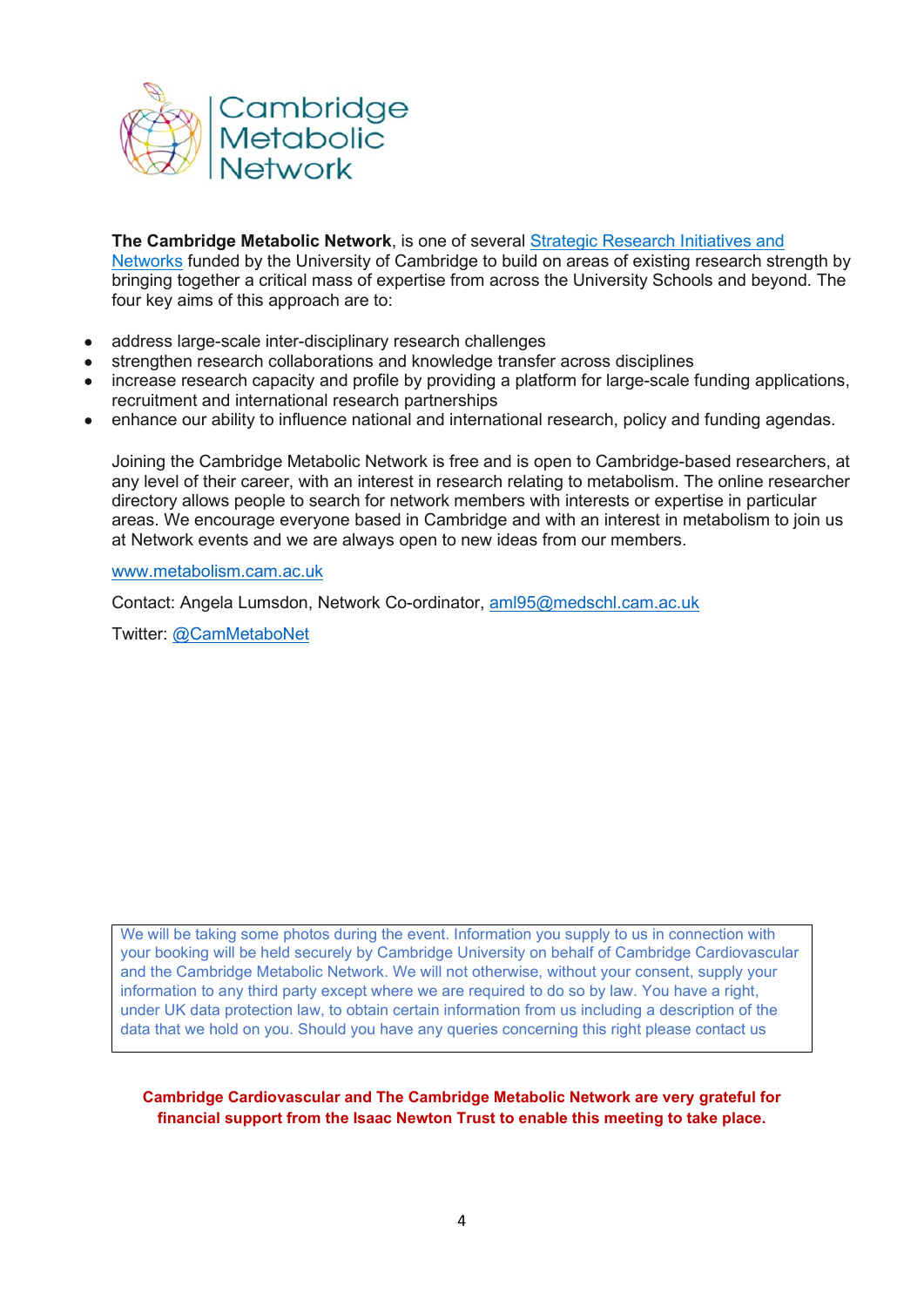



# **Career paths in cardiovascular and metabolism - making the connections** *An ECR, post-doc and graduate student networking event* **Friday 11 March 2022**

**McGrath Centre, St Catherine's College, Trumpington St, Cambridge CB2 1RL**

| 12.30-1.30pm          | <b>Registration and light lunch</b>                                      |
|-----------------------|--------------------------------------------------------------------------|
| 1.30pm                | Welcome and overview of event - Giles Yeo                                |
|                       | PHARMA AND CLINICAL TRIALS                                               |
|                       | Co-Chairs: Emily Miedzybrodzka and Gemma Basatemur                       |
| 1.40pm                | Joseph Polex-Wolf, Novo Nordisk, Denmark                                 |
|                       | 'Staying close to science whilst leaving the bench - my journey from     |
|                       | Cambridge to Novo Nordisk'                                               |
| 1.55pm                | Viknesh Selvarajah and Sam Daniels, AstraZeneca Early Clinical           |
|                       | Development                                                              |
|                       | 'A career pathway to Early Clinical Development in Industry'             |
| 2.10pm                | Dave Smith, AstraZeneca                                                  |
|                       | 'A Career in Industry/Big Pharma: Life on the Dark Side'                 |
| $2.25$ pm $- 2.40$ pm | Panel / Discussion                                                       |
|                       |                                                                          |
|                       | <b>COMMERCIALISATION AND GENERAL CAREERS</b>                             |
| $2.40 - 3.00$ pm      | Cambridge Enterprise - Katja Kostelnik & Katie Sloan                     |
|                       | Connect Health Tech - Paula Rogers-Brown                                 |
| (5 mins each)         | Milner Therapeutics Institute - Alison Schuldt                           |
|                       | University Careers Service - Sally Todd                                  |
| 3.00pm-3.30pm         | <b>Networking and Refreshments</b>                                       |
|                       | Table Top/Pop Ups in foyer with 4 above                                  |
|                       | PUBLISHING, CONTRACT RESEARCH ORGANISATIONS, COMMUNICATIONS              |
|                       | <b>AND MEDIA</b>                                                         |
|                       | Co-Chairs: Meri Nus and Alice Williamson                                 |
| 3.30pm                | Isabella Samuelson, Nature Metabolism                                    |
|                       | 'Careers in scientific publishing'                                       |
| 3.45pm                | Sarah Williams, Charles River Laboratories                               |
|                       | '12 years in ion channels - transitioning from academia to CRO research' |
| 4.00pm                | Giles Yeo, Wellcome-MRC Institute of Metabolic Science, Cambridge        |
|                       | 'Working as a scientist in media'                                        |
| 4.15pm                | Jane Sugars, Wellcome-MRC Institute of Metabolic Science, Cambridge      |
|                       | 'Academic-related careers'                                               |
| 4.30-4.45pm           | Panel / Discussion                                                       |
|                       | <b>START-UPS</b>                                                         |
|                       | Co-Chairs: Isabella Inzani and Lucas Pantaleao                           |
| 4.45pm                | Felipe Serrano, Mogrify                                                  |
|                       | 'Looking for scientific excellence: The odyssey'                         |
| 5.00pm                | Fernanda Schreiber, Microbiotica                                         |
|                       | 'Following bacteria from academia to biotech'                            |
| 5.15pm                | Panel/Discussion                                                         |
|                       |                                                                          |
| 5.30pm                | <b>Wrap Up/ Thanks - Giles Yeo</b>                                       |
| $5.40$ pm $- 6.30$ pm | <b>Networking, Pizza, Canapes, Drinks</b>                                |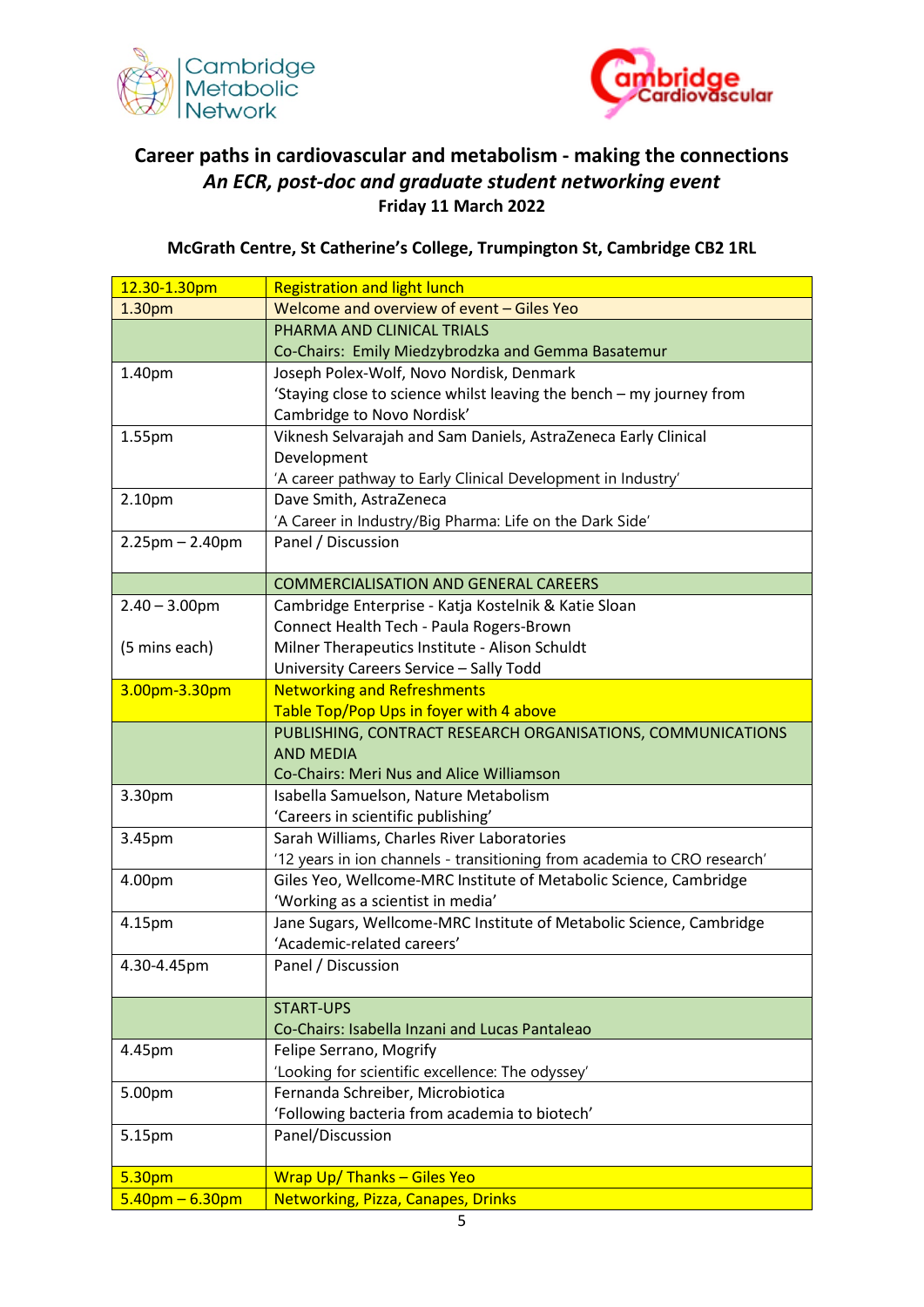# **Speaker / Organisation Biographies and Talk Briefs**

# **(In order of programme)**

#### **Speaker**:



#### **Dr Joseph Polex-Wolf, Scientific Strategy Lead, Strategic Development, Global Drug Discovery, Novo Nordisk, Denmark**

**Title:** Staying close to science whilst leaving the bench – my journey from Cambridge to Novo Nordisk

**Brief:** I will share my experience of moving into pharma roles with a strong scientific focus but without hands-on bench work. I'll aim to give you a taste of the variety that has characterised my work life at Novo Nordisk, as well as what it's like to live and work in Denmark.

**Biography:** Joseph Polex-Wolf is a scientific strategy lead in the research organisation (Global Drug Discovery) of Novo Nordisk in Denmark. Prior to his current role he worked as a research portfolio manager working both with early drug target maturation as well as supporting late stage clinical programmes in cardio-metabolic disease and Alzheimer's disease. He has neuroscience background with a focus on metabolic disease research. Joseph completed his PhD and Postdoctoral Fellowship at the University of Cambridge investigating dysregulation of brain food intake control in rare disorders with severe obesity. He also holds a business degree; Master's in Bioscience Enterprise from the University of Cambridge.

**Novo Nordisk** is a global healthcare company, founded in 1923 and headquartered just outside Copenhagen, Denmark. Our purpose is to drive change to defeat diabetes and other serious chronic diseases such as obesity, cardiovascular disease and rare blood and rare endocrine diseases. We do so by pioneering scientific breakthroughs, expanding access to our medicines and working to prevent and ultimately cure the diseases we treat. We employ more than 43,000 people in 80 offices around the world, and market our products in 170 countries. We have global research sites in Denmark, the US, UK (Oxford) and Beijing. As an employer, we recognise the need to embrace experimentation and strive for diversity and inclusion to help make better decisions by ensuring that multiple perspectives are considered.



[www.novonordisk.com/careers.html](http://www.novonordisk.com/careers.html)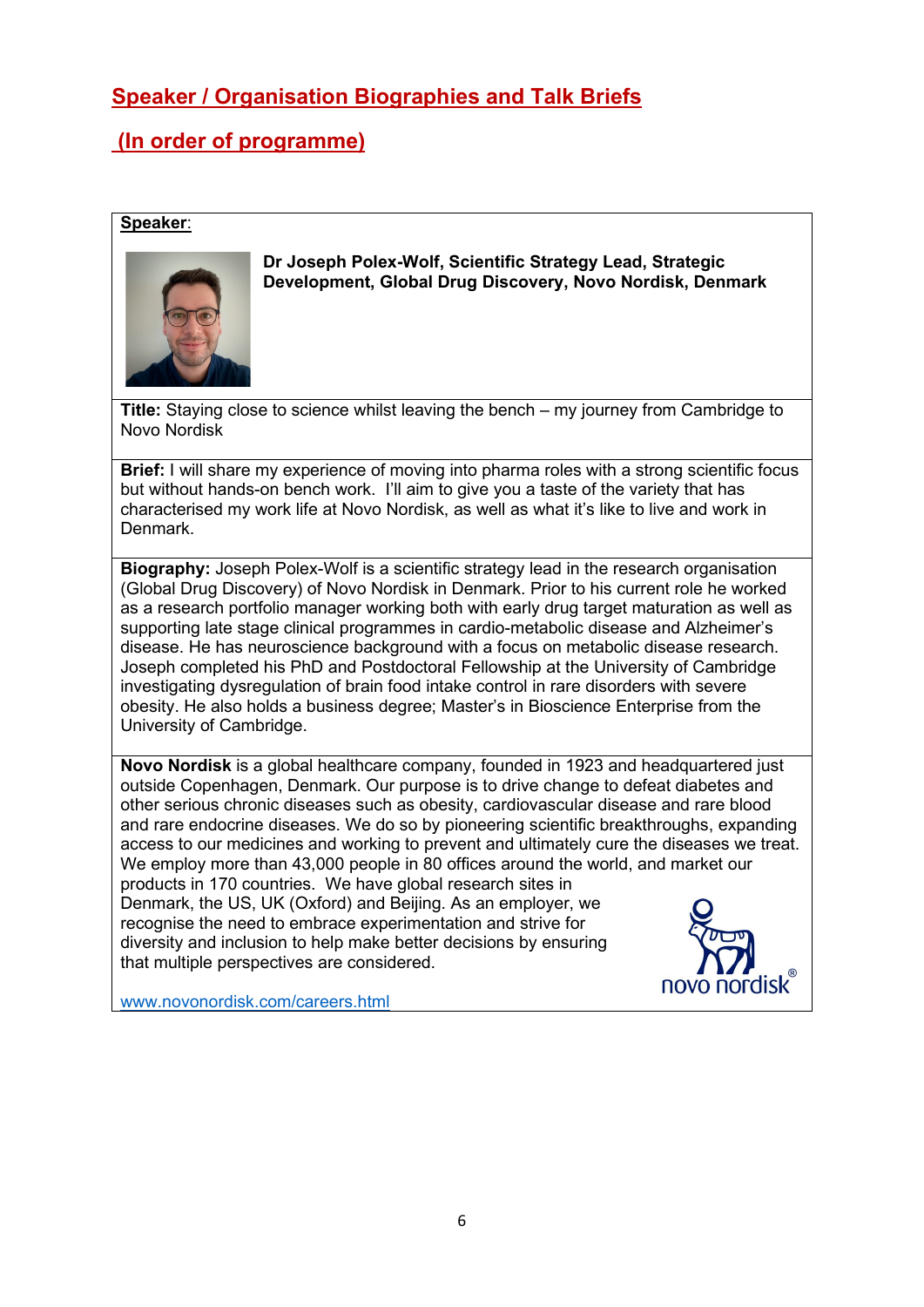

**Dr Viknesh Selvarajah, Medical Director, Clinical Development, Research and Early Development, Cardiovascular, Renal and Metabolism (CVRM), BioPharmaceuticals R&D, AstraZeneca, Cambridge**

**Dr Sam Daniels, Associate Director, AstraZeneca, Cardiovascular, Renal & Metabolic Disease (CVRM)| Early Clinical Development, Cambridge**



**Brief:** There are many roles and opportunities in early clinical science, Vik and Sam will outline their pathways to working in Early Clinical Development at AstraZeneca and will define the various roles associated with conducting a clinical trial and drug development program in the CVRM disease area.

#### **Biographies:**

Vik Selvarajah trained in Medicine at Glasgow University and Clinical Education at the University of Edinburgh. He then moved to Cambridge where he completed his specialty training in Clinical Pharmacology and Nephrology at Addenbrookes Hospital. During this period, he completed a PhD under a BHF Clinical research Fellowship at the Experimental Medicine unit in Cambridge, studying the role of interstitial sodium in modulating human haemodynamic responses to dietary salt in healthy humans**,** co-developing methods for interstitial elemental analysis at the Elsie Widdowson Lab. This was followed by industry placement with GSK, as part of his Clinical Pharmacology training. In 2020. Vik joined the early clinical development team in CVRM at AstraZeneca as a Medical Director, serving as clinical lead and study physician in early clinical development programs in Nephrology.

Sam Daniels obtained his BSc in Biomedical Science from the University of Surrey, he then moved to Denmark to pursue an MSc at the University of Southern Denmark in Biomedicine where he completed his thesis in conjuncture with Nordic Bioscience Biomarkers and Research investigating the efficacy of salmon calcitonin analogues within preclinical models of osteoarthritis. Sam continued at Nordic Bioscience where he completed his PhD while being enrolled at the University of Southern Denmark. For his PhD, Sam investigated the translational value and clinical value of fibrosis biomarkers within the metabolic liver disease, non-alcoholic steatohepatitis (NASH). After his PhD, Sam continued to work at Nordic Bioscience leading various commercial and academic liver fibrosis projects as a Research Scientist. In 2020, Sam joined the early clinical development team in CVRM at AstraZeneca as an Associate Director in Early Clinical Research working on a variety of clinical programmes in different disease areas.

### **About AZ, CVRM**

At AstraZeneca, Early CVRM is accountable for discovery and development (up to phase II) of new drugs in the CVRM



therapeutic area within three main strategic areas - cardiovascular/heart failure, metabolism and chronic kidney diseases. ECD consists of experienced physicians (medical directors), clinical scientists and clinical program directors, who in a collaborative manner define clinical development strategy, design innovative clinical trials and translate novel scientific ideas to proof of concept in target populations.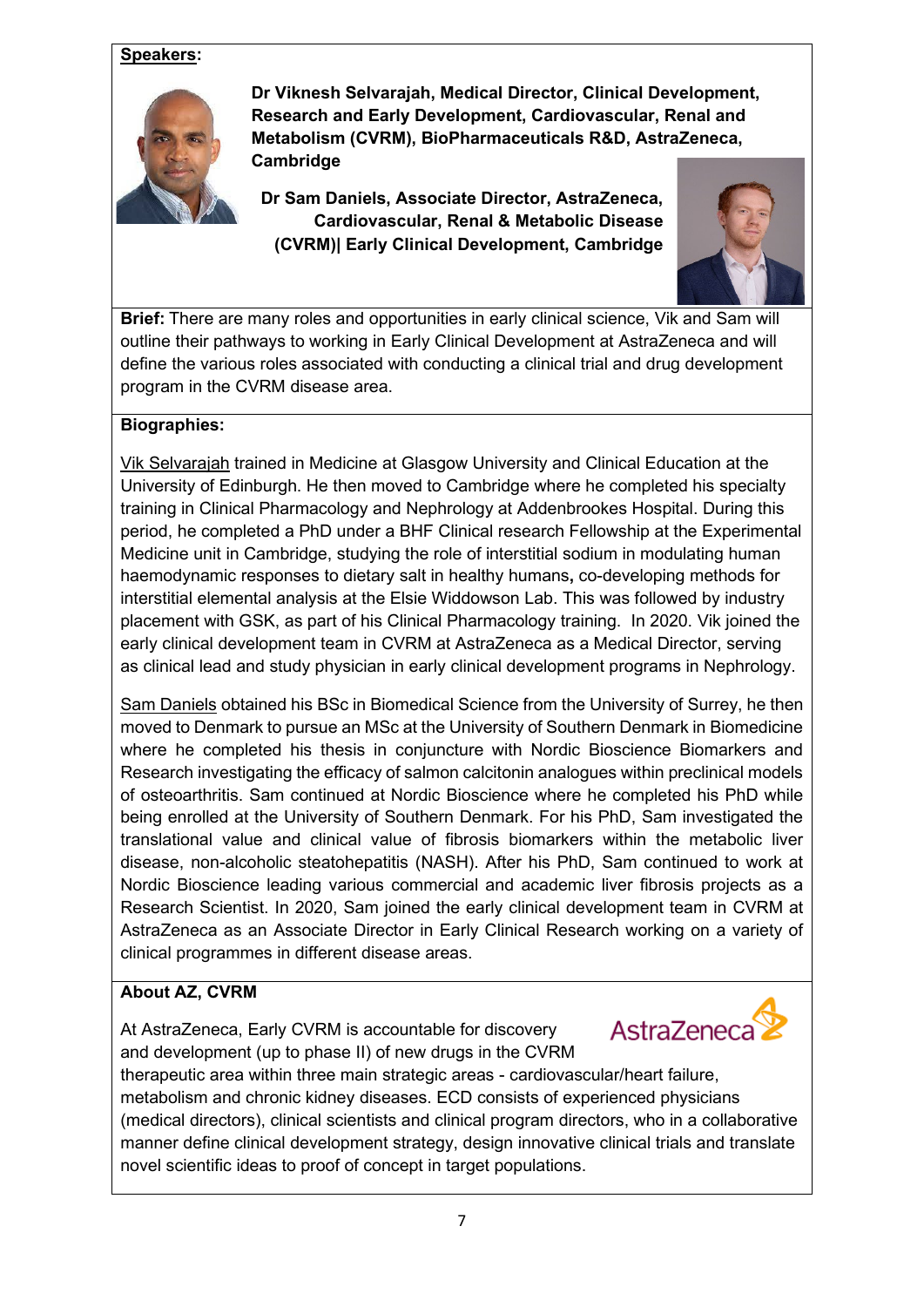

**Dr Dave Smith, Principle Scientist, Emerging Innovations Unit Discovery Sciences, R&D, AstraZeneca, Cambridge**

**Title:** A Career in Industry/Big Pharma: Life on the Dark Side

**Outline:** I will start a discussion on the transition between academic research and a research position in big pharma. First, I will talk about my own experience and some of the similarities and differences between the two ways of working. I'll finish by talking about the experience of some recent post-docs joining AstraZeneca from academia. I hope to be around later to carry on the discussion!

**Biography:** Dave Smith studied biochemistry at Bristol University and then undertook PhD research at the National Heart & Lung Institute. He pursued a career in academic research on obesity and diabetes as a senior lecturer at Imperial College London (Hammersmith Campus). In 2001 he moved to AstraZeneca in Cheshire and later Gothenburg to work in the diabetes research group. Currently he is a member of AstraZeneca's Open Innovation team in Cambridge, UK working on bringing external target screening proposals forward to deliver new chemical leads and improve target validation. He has authored 140 peer-reviewed publications, mainly in the metabolism area. He is also a fellow of the Royal Society of Biology, the British Pharmacological Society and an honorary senior lecturer at the William Harvey Research Institute, QMUL.

LinkedIn profile: <https://www.linkedin.com/in/dave-smith-3738065/>

#### **Speakers: Katja Kostelnik & Katie Sloan, Cambridge Enterprise**

Dr Katja Kostelnik is a Commercialisation Manager at Cambridge Enterprise, the commercial arm of the University of Cambridge. Cambridge Enterprise helps researchers and students to turn ideas and inventions that come out of their research into commercial opportunities. The support provided can be in the form of funding, advice and contract management to the University's staff, students and affiliates who wish to commercialise their research or share their expertise.

Katja has joined the Life Sciences Technology Transfer Team at Cambridge Enterprise in March 2018 and has since worked closely with academics in order to help with translational research funding applications, protect inventions via patenting, support spinning out companies and licence out technologies arising from the University. Prior to joining Cambridge Enterprise, Katja worked as a postdoctoral researcher at Queen Mary University of London in the field of microvascular research, investigating the role of endothelial junctional proteins in inflammatory diseases. Katja studied Biology with a focus on Human and Molecular Biology and holds a PhD in Biochemistry from the Leipzig University in Germany having worked on novel peptide-drug conjugates and therapeutic peptides in the fields of breast cancer and obesity.

[www.enterprise.cam.ac.uk](http://www.enterprise.cam.ac.uk/)

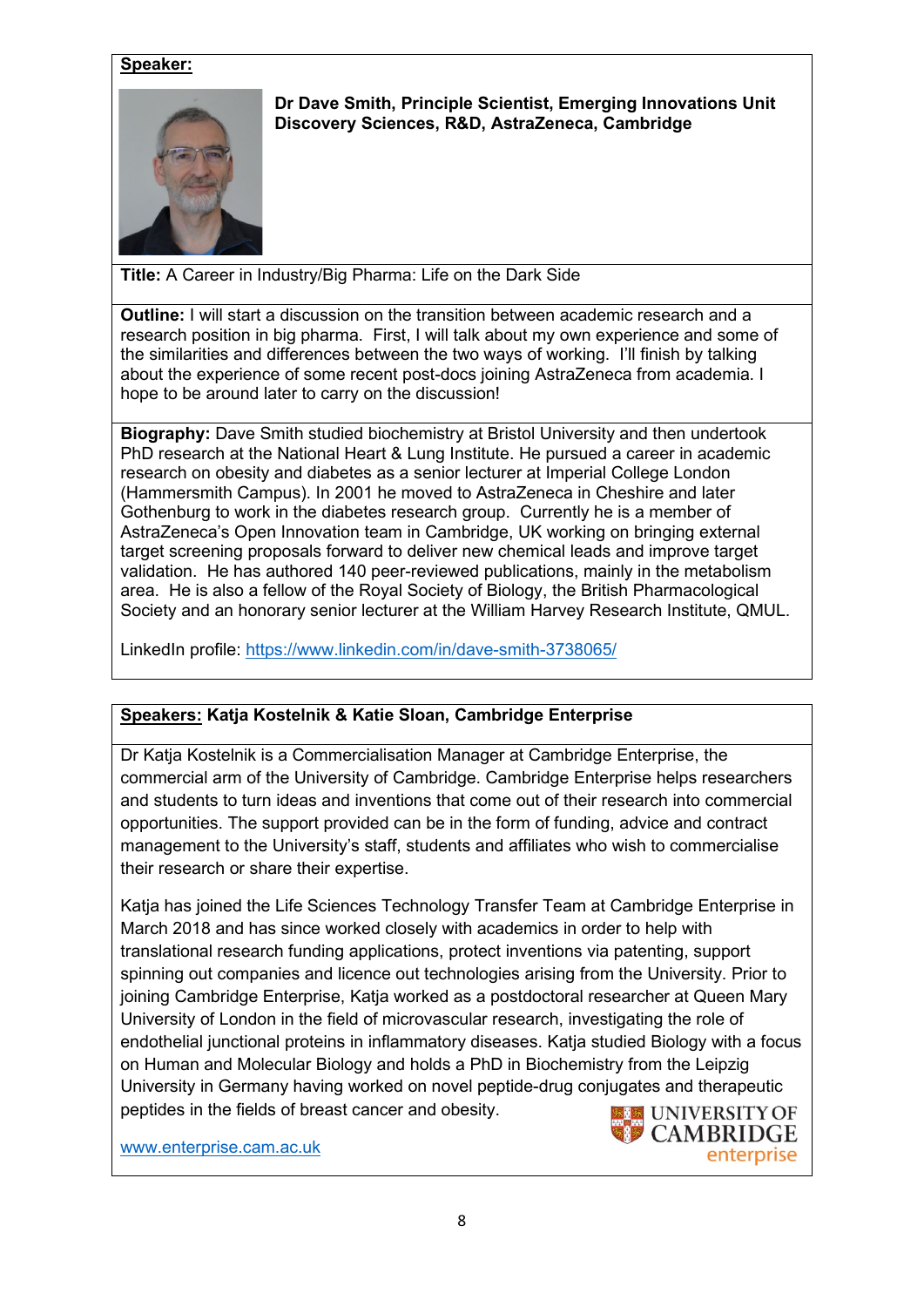#### **Speaker: Dr Paula Rogers-Brown, Business Community Manager, Connect: Health Tech, Milner Therapeutics Institute**

Paula leads on the strategic development and management of the University's Enterprise Zone, Connect: Health Tech. Working with stakeholders from across the University and cluster to build and integrate a thriving business and enterprise community around med tech, digital health and therapeutics.

Previously, Paula has led innovation programmes for the Knowledge Transfer Network/Innovate UK, was Head of Sector Engagement for Transport at the Institution of Engineering & Technology and has run her own successful businesses. Paula has a long-standing record of stakeholder engagement and **Connect** programme management on an international scale in the not-for-profit **Health** and commercial sectors.

[www.connect.cam.ac.uk/health-tech](http://www.connect.cam.ac.uk/health-tech)

#### **Speaker: Dr Alison Schuldt, Head of Partnerships and Alliance, Milner Therapeutics Institute**

Alison is the Head of Partnerships and Alliance, and her role is focused on creating opportunities to bring academics in Cambridge together with business. An essential component of this is working with the pharma companies in the Milner Therapeutics Consortium through our Innovation Board to understand how we can connect priority areas of industry research with outstanding academic research for new collaborations.

She holds a PhD from Cambridge and since 2000 has had a long-term focus on science communications and strategy. After 15 years working with the international research community through senior editorial roles at Nature Publishing Group (now Springer Nature), she joined the Cambridge Institute for Medical Research in 2014 to work more closely with academics and clinician scientists to develop and implement research strategy. She joined the growing Milner team in 2018.

[www.milner.cam.ac.uk](http://www.milner.cam.ac.uk/)

## **Speaker: Sally Todd, Postdoc careers consultant, University Careers Service**

Cambridge University Careers Service works with postdocs and students as they prepare for their next roles, whether in academic research, research in industry or beyond research.

We provide resources through our website [www.careers.cam.ac.uk,](http://www.careers.cam.ac.uk/) our YouTube channel <https://www.youtube.com/channel/UCiiU0u8JmKlVtkh09uXDU1Q> and our career development platform, Handshake [https://www.careers.cam.ac.uk/activate-your](https://www.careers.cam.ac.uk/activate-your-handshake-account)[handshake-account](https://www.careers.cam.ac.uk/activate-your-handshake-account) and offer panel discussions, workshops and one-on-one appointments. Our quick guides 'Activities in Cambridge to boost your career' and ['Planning an academic career'](https://cam.joinhandshake.co.uk/attachments/2672/download?token=T1MDIaEo4qQVWZlZlORWYKCL4uQWECQN6s1tHim6-pHQKDZ5YrdKBg) highlight the skills and experiences researchers may need to develop.



Tech

Joining the dot: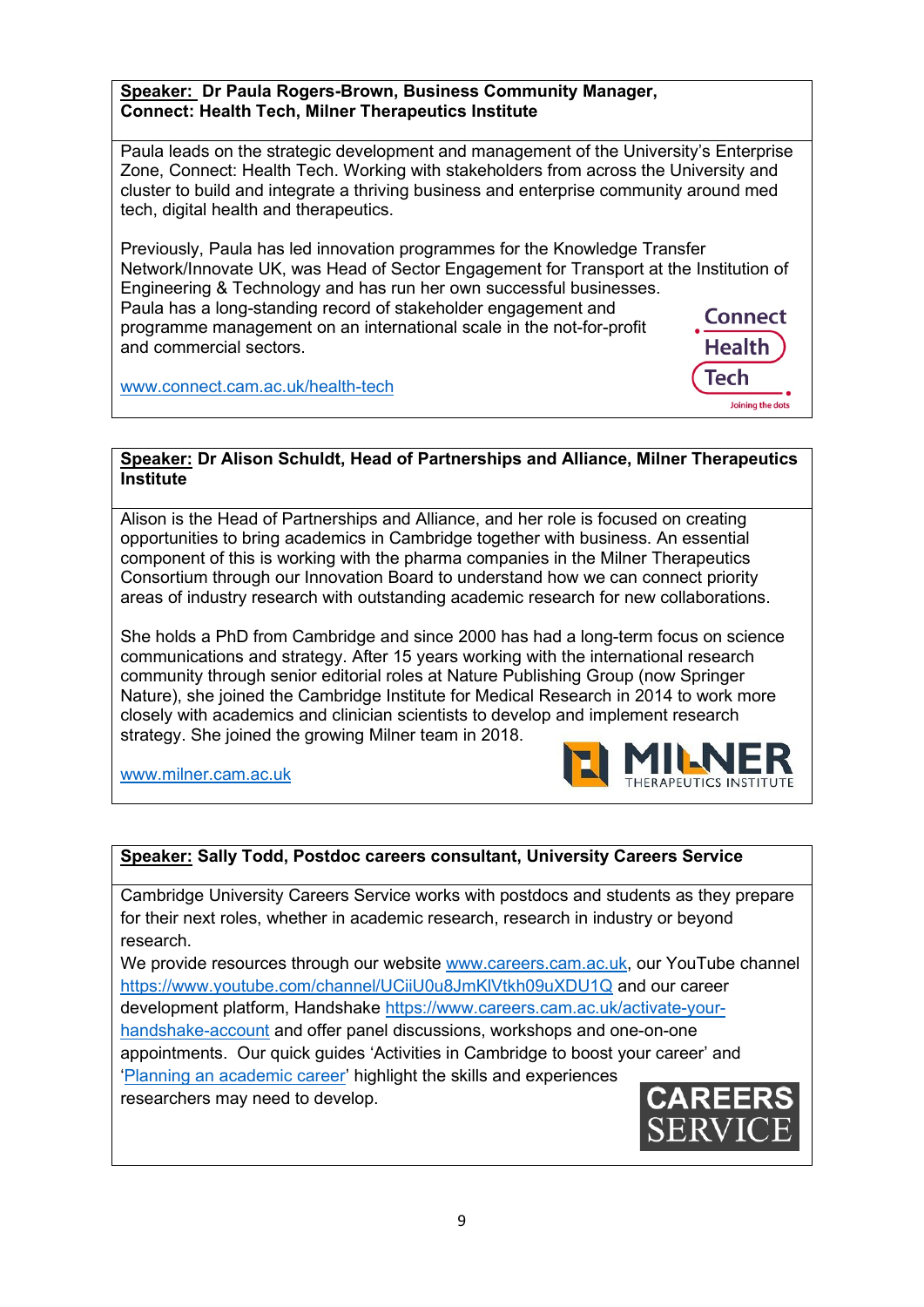

### **Dr Isabella Samuelson, Associate Editor, Nature Metabolism**

**Title:** Careers in scientific publishing

**Brief:** A scientific editor gets exposed to cutting-edge research every day. It is our job to filter the many submissions we get, enhance the research quality through review and revision, and give the published work high visibility. As scientific editors, we are at the forefront of scientific research, constantly learning, and have the opportunity to meet and engage with researchers. Simultaneously, a scientific editor is often the bearer of bad news, and our negative decisions can have serious consequences for researchers. I will give an introduction to the scientific editor role at Nature Metabolism, our responsibilities, required skills, and the perks as well as downsides to the job.

**Biography:** Isabella Samuelson joined Nature Metabolism in September 2020. Isabella obtained her Master's degree in Biological Sciences (Biology of Cells) from University College London, where she specialised in insulin signalling. She then undertook a PhD in Metabolic and Cardiovascular Disease at University of Cambridge, at the Wellcome-MRC Institute of Metabolic Science, working on adipose tissue biology, human pluripotent stem cell-based models of thermogenic adipocytes, and adipose tissue fibrosis.

**Nature Metabolism** publishes work from across all fields of metabolism research that significantly advances our understanding of metabolic and homeostatic processes in a cellular or broader physiological context, from fundamental cell biology to basic biomedical and translational research. At its core, the research published in Nature Metabolism sheds light on how cellular metabolism informs cellular function, on the physiology and homeostasis of organs and tissues, on the regulation of organismal energy homeostasis, and on the molecular pathophysiology of metabolic diseases, such as diabetes and obesity, or the treatment thereof.

[www.nature.com/natmetab/](http://www.nature.com/natmetab/)

nature metabolism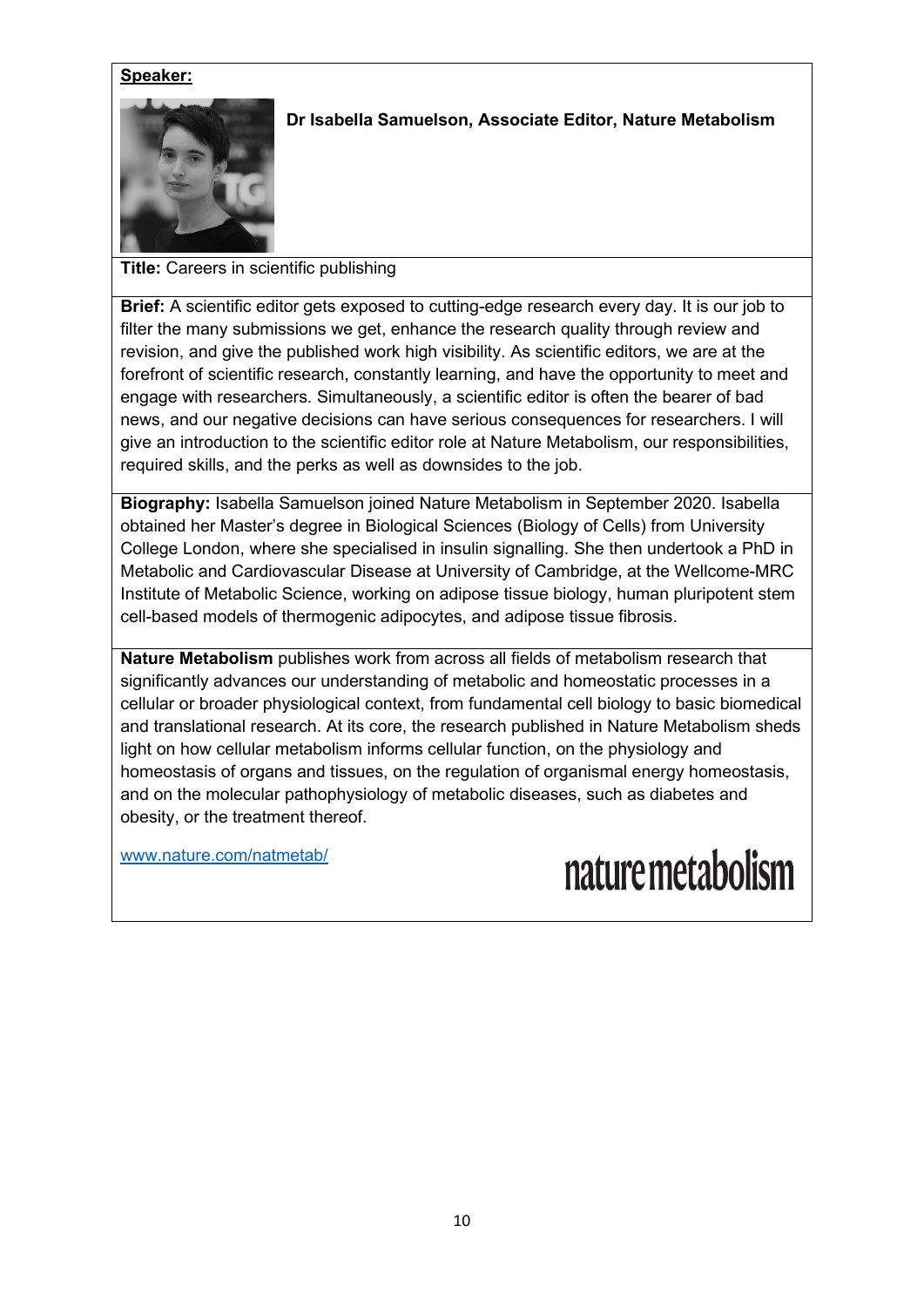**Sarah Williams, Senior Scientist, Biology Discovery, Charles River Laboratories**



**Title:** 12 years in ion channels - transitioning from academia to CRO research

**Biography:** Sarah Williams is a senior scientist at Charles River Laboratories working at Chesterford Research Park, Cambridge. Sarah is passionate about electrophysiology and in vitro assay development, with 12 years ion channel experience. She has worked in industry since 2016.

Sarah's interest in ion channels started in 2009 during a summer placement, following this she completed her PhD at the University of Southampton. After her PhD, Sarah did postdoctoral research at Brandeis University. Sarah moved back to the UK in 2016 to work for a Cambridge based contract research organization (CRO). In 2018 she moved to Charles River, where she has worked with both manual and automated patch clamp platforms. Sarah has worked on a range of voltage and ligand gated ion channel targets at Charles River, successfully delivering profiling projects and leading an HTS project from assay development into potency phases.

Charles River has supported the development of >80% of the drugs approved by the FDA in the last three years. Chesterford Research Park is a Charles River Discovery site which believes in an integrated approach to drug discovery. We provide drug discovery services covering a spectrum from small, single discipline projects to fully integrated programs involving biology, medicinal chemistry, pharmaceutics, structural biology, and DMPK.

[www.criver.com](http://www.criver.com/)

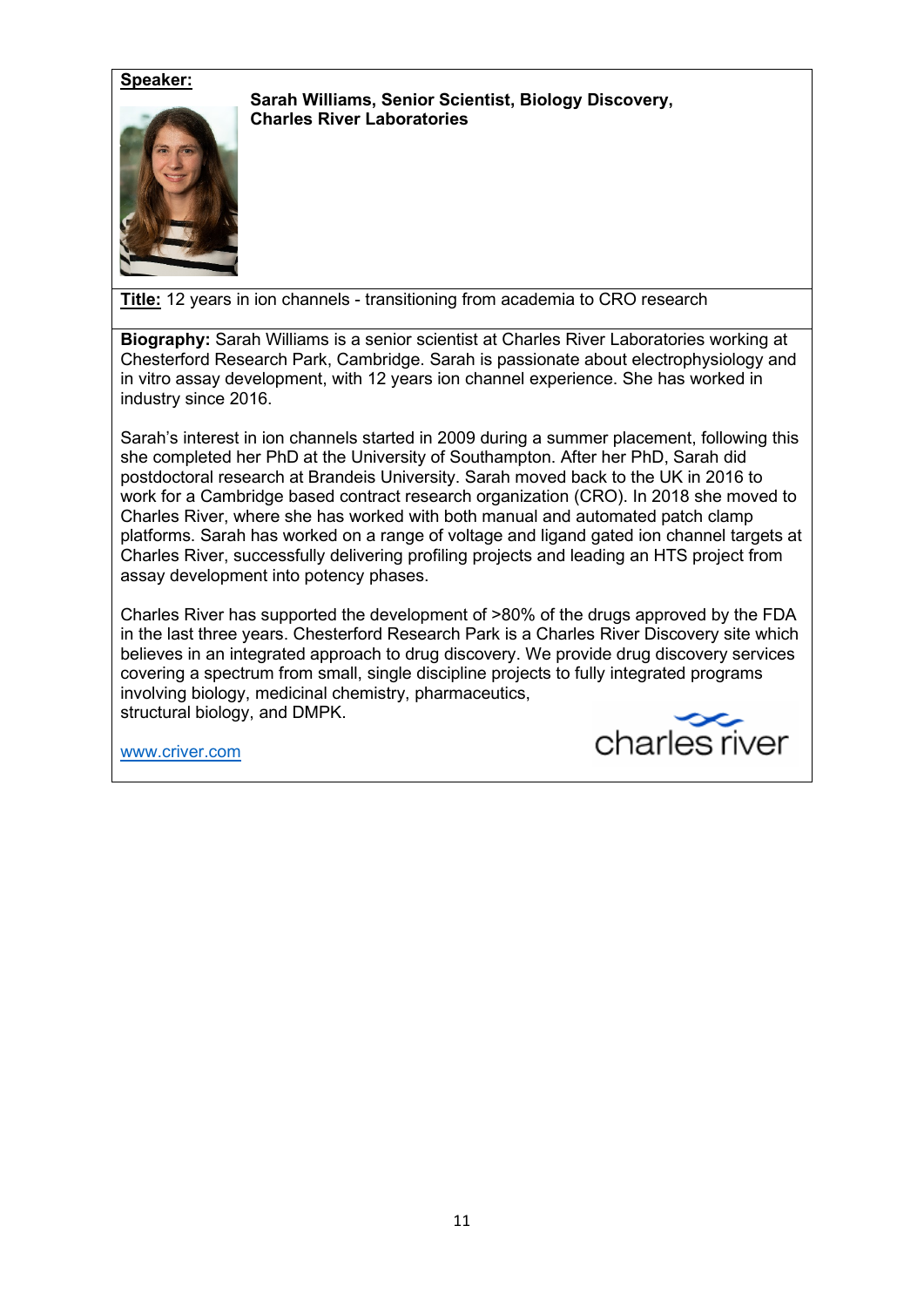

**Dr Giles Yeo, Programme leader, MRC Metabolic Diseases Unit, Wellcome-MRC Institute of Metabolic Science, University of Cambridge**

**Title:** Working as a scientist in media

**Outline:** The world of working in media might seem a million miles away from the bench. However, for every media medic or scientist you see fronting science documentaries on radio or TV, there are teams of post-doctoral level scientists that are researching and integrating complex concepts and findings into lay-friendly and digestible infobites. How can you try and break into the industry?

**Biography:** Giles Yeo got his PhD from the University of Cambridge in 1998, after which he joined the lab of Prof Sir Stephen O'Rahilly, working on the genetics of severe human obesity. He is now a programme leader at the MRC Metabolic Diseases Unit in Cambridge and his research currently focuses on the influence of genes on feeding behaviour & body-weight. In addition, he is a graduate tutor and fellow of Wolfson College, and Honorary President of the British Dietetic Association. Giles is also a broadcaster and author, presenting science documentaries for the BBC, and hosts a podcast called 'Dr Giles Yeo Chews The Fat'. His first book 'Gene Eating' was published in December 2018, and his second book 'Why Calories Don't Count' came out in June 2021. Giles was appointed an MBE in the Queen's 2020 birthday honours for services to 'Research, Communication and Engagement'.

#### **Speaker:**



**Dr Jane Sugars, Public Engagement Associate, Wellcome-MRC Institute of Metabolic Science, Cambridge**

**Title:** Academic-related roles

**Outline:** What paths could you follow if you love science, like working with academics but don't see yourself studying the same enzyme/hormone/condition in ten years' time? For those who enjoy variety and would like to develop their abilities in writing, organising, or networking and to keep flexing their creative brain, look at academic-related roles where a background in research can be an enormous asset. It's not only something for the most outgoing people-persons and the types of skills you will develop are likely to be highly transferrable to other settings.

**Biography:** When Jane Sugars moved from working in finance to being a lab assistant, they hadn't studied biology since the age of 13 ('we were allowed to choose just one science and I was only allowed to choose physics'). A first day in the electron microscope suite was enough to inspire Jane to study biology up to PhD level. After one post-doc contract Jane realised that while variety is the spice of life it's not easy to keep shifting topics in a research career, so she moved on to academic-related roles. Jane has never regretted the move and now has 18 years' experience working in the fields of Public Engagement, Communications and Researcher Development.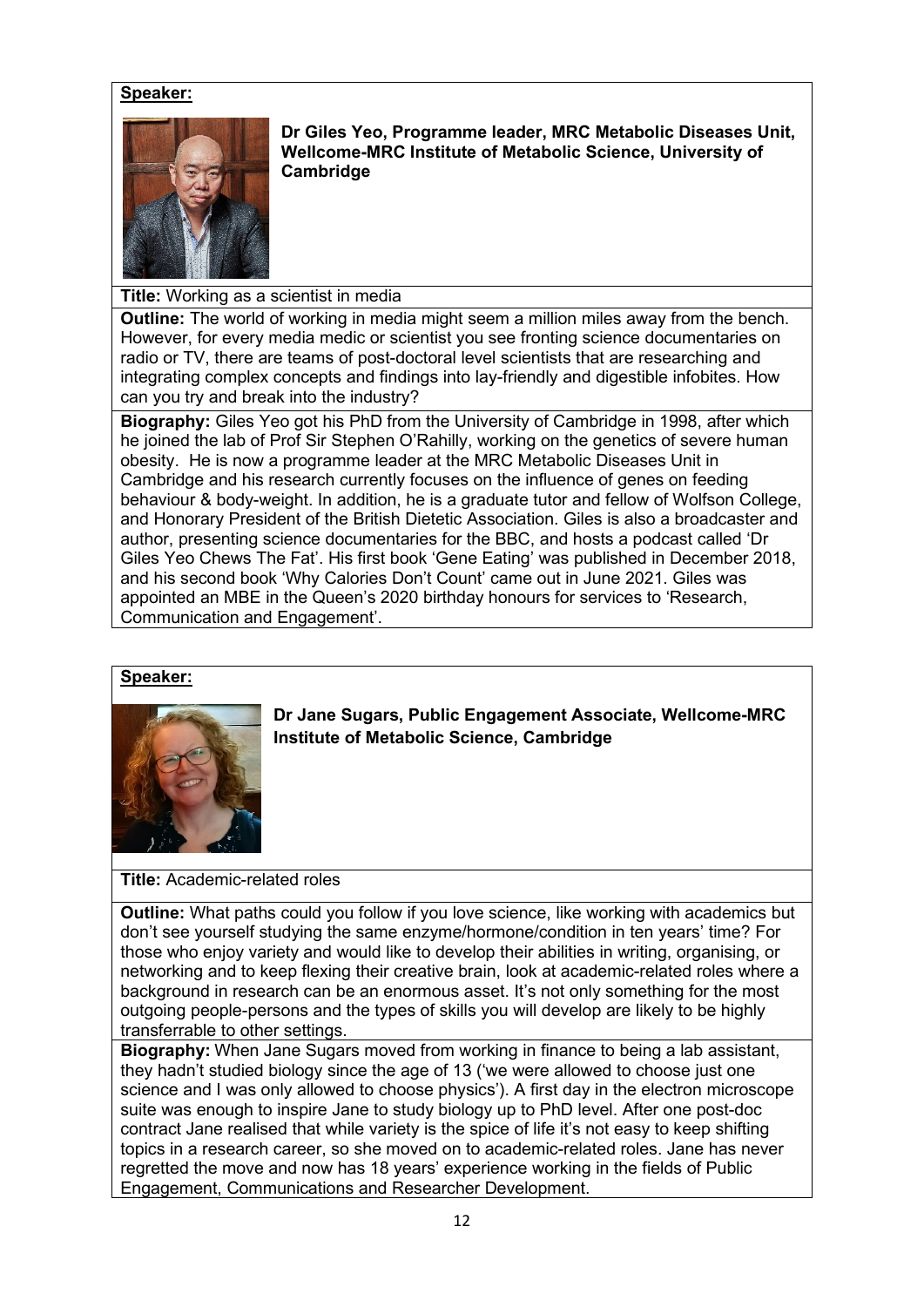

**Felipe Serrano, Principal Scientist & Group Leader, Mogrify**

**Title:** Looking for scientific excellence: The odyssey

**Biography:** Originally from Sedaví (Valencia, Spain), Felipe Serrano obtained his bachelor's degree in biology from the University of Valencia (Spain) in 2006.

In 2008, he started his PhD research project at Hospital la Fe (Valencia). His main topics were the role of Gata4 in the reprogramming of somatic cells and the direct conversion of Fibroblasts to Hepatocytes. During the last year of his PhD, He obtained a short–term fellowship to join Professor Richard Ian Gregory's lab (Harvard medical school, Harvard University). In the Gregory lab, He worked on the transdifferentiation of fibroblasts to human hepatocytes using miRNAs.

In 2016, He was awarded the best thesis prize in Medicine by the University of Valencia after receiving his PhD degree in 2013.

In August 2013, He became a research associate in Dr Sanjay Sinha's lab (University of Cambridge). He focused his research in differentiation of Human Pluripotent Stem Cells to Smooth Muscle Cells of different embryonic origins and their role in human disease. In the Sinha lab, he specialised in human aortic aneurysm disease modelling, using CRISPR/Cas9 technology.

In July 2019, He became a Senior Scientist at Mogrify, working in transdifferentiation of human lung fibroblasts to AT2 cells. Currently, he is a Principal Scientist and a group leader in Pulmonology, leading the strategy to deliver specific transcription factors *in vivo* for new lung gene therapies.

**Mogrify®** is a Cambridge (UK) based biopharmaceutical company focused on developing novel *in vivo* reprogramming therapies and scalable *ex vivo* cell therapies for ophthalmology, pulmonary, immuno-oncology, and other diseases areas. Using its proprietary suite of platform technologies to systematically identify the key transcriptomic and epigenetic switches required to drive direct cellular reprogramming.

[www.mogrify.co.uk](http://www.mogrify.co.uk/)

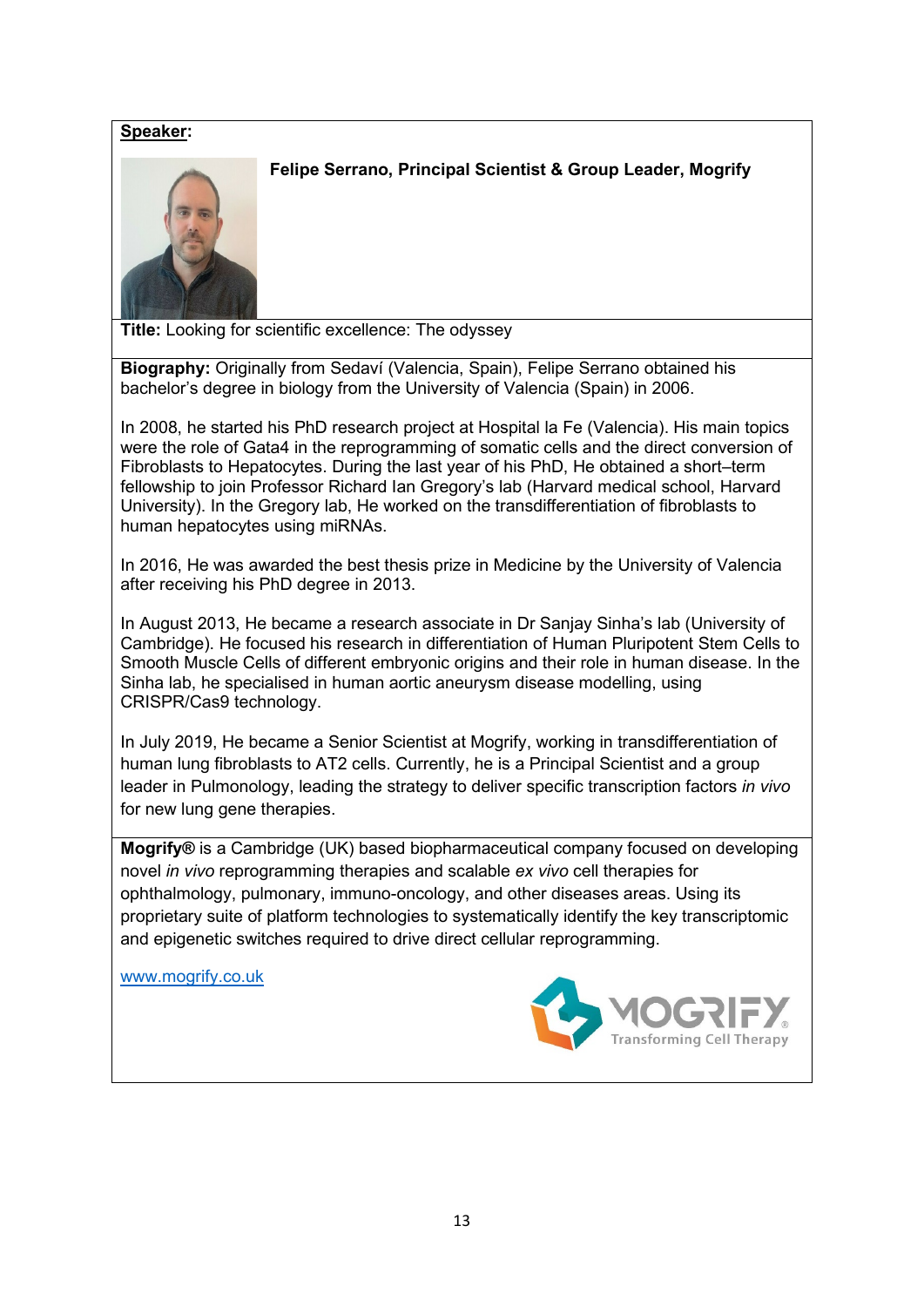#### **Speaker: Fernanda Schreiber, Senior Scientist, Microbiotica**

**Title:** Following bacteria from academia to biotech

**Biography:** I am Senior Scientist at Microbiotica Ltd. Our company's aim is to develop live bacterial therapies.

I have long been interested in the interaction between bacteria and host. I'm originally form Uruguay, where I got a BSc in Biochemistry, followed by a MSc in Immunology at the Universidad de la Republica. During that time I focused on vaccine development.

I did my PhD at the University of Cambridge, based at the Welcome Sanger Institute (Prof. Gordon Dougan's Lab), studying the role of flagella in the pathogenesis of *Salmonella typhi* and how it affected the interaction between the bacteria and host cells (epithelial and immune cells).

After a postdoc at the Department of Cardiovascular Medicine, University of Cambridge (Dr. Ziad Mallat Lab), I came back to the Welcome Sanger Institute as a Postdoctoral Research Fellow in the Host-Microbiota Interactions Lab (Dr. Trevor Lawley Lab), where I set up a system using patient-derived intestinal organoid to study the interactions between microbiota and host during IBD.

From there I moved to Microbiotica in 2019, as part of the Cell Biology team and in charge of developing *in vitro* assay to test our products, focusing on bacteria-epithelium interactions. microbiotica

[www.](http://www.microbiotica.com/)[microbiotica.com](http://www.microbiotica.com/)